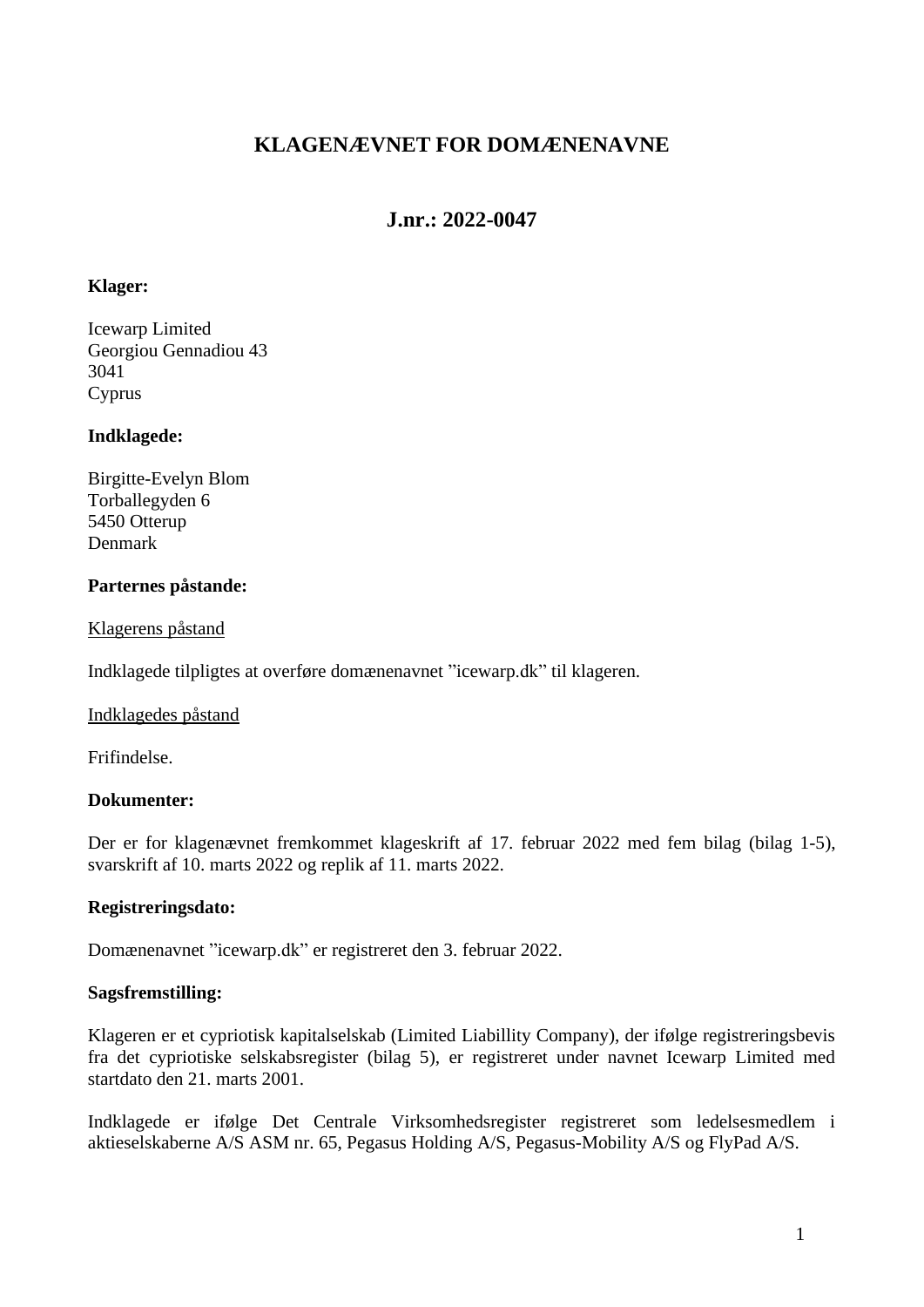I klageskriftet er bl.a. anført følgende:

"*1. IceWarp has owned the domain for several years and is the trademark holder of the name "icewarp", see Exhibit 1.* 

*2. On 28.12.2021 DK Hostmaster has deactivated our fully paid registration due to missed administrative deadline to produce underlying documents for an ID check (seemingly a new requirement).* 

*3. We have eventually sent the documents through our registrar (NameISP) and asked the DK Hostmaster to retry the ID-verification but they wouldn't. We were simply asked to re-register it later and that our registration is suspended.* 

*4. After several weeks the domain still wasn't open for a new registration. When asked through the NameISP, the DK Hostmaster responded it was due to an error on their side and they would eventually release it:* 

*"Due to the problems with the invoicing from our side, we have not deleted domain names in a while."* 

*They informed us regarding icewarp.dk that they will:* 

*"delete the domain name manually now, but please notice that there is a registrant on the waiting list for the domain name, which means that you cannot submit a new registration for the domain name, since it will be offered to the person on the waiting list."* 

*5. On 4.1.2022 we've created a #2 waiting list position for icewarp.dk and paid the waiting list fee. See Exhibit 2. After the person who was #1 on the waiting list turned down the offer to get the domain name, IceWarp was eventually offered to register the domain on 18.1.2022. That by itself is a very long time that no company with business depending on their internet presence/website can afford.* 

*6. We engaged another registrar company, hoping that their professional services would help us avoid any administrative mistake as before. IceWarp owns dozens of domains and it's not possible to stay on top of various national requirements as they are introduced. This new registrar worked with their partner KeySystems GmbH on the actual registration (transfer from DK Hostmaster).* 

*7. On 25.1.2022 we were informed that the registrar Key-Systems GmbH has transferred over the domain name on our behalf, and DK Hostmaster has pulled it back again from their side (it seemed). We were instructed to make sure that some technical parameter is enabled on the side of the DK Hostmaster. We sent them the request as documented in Exhibit 3 on 28.1.2022. An automatic response said they're busy those days and may take long to response.* 

*8. Finally on 2.2.2022 we received the response from DK Hostmaster which was very disappointing because it didn't address our question at all. It simply said to make changes in the self-service area on DK-hostmaster.dk, which we naturally checked before raising the*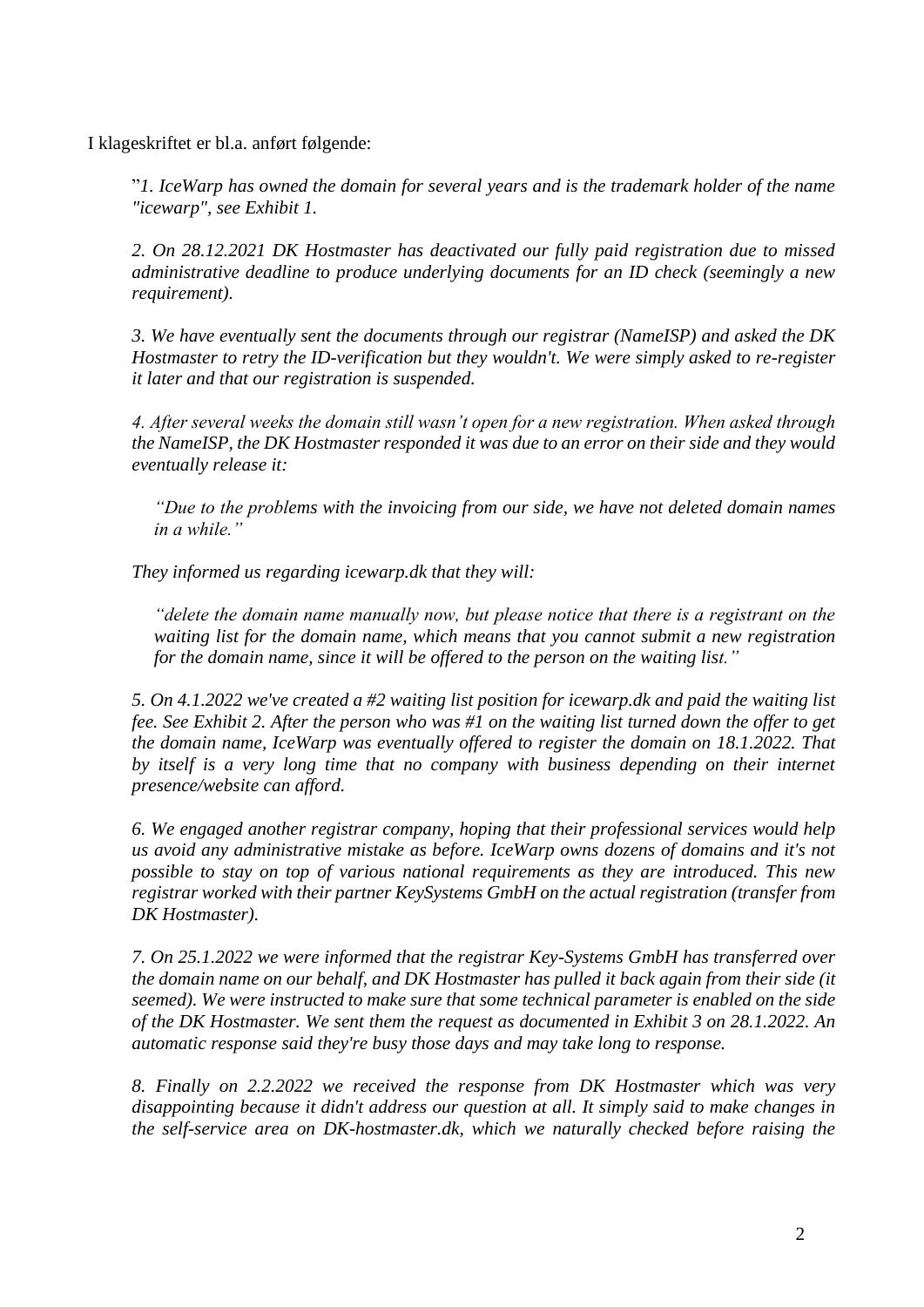*request and there were no options to manage the transfer at all. See Exhibit 3 with our question in bold and their response underneath.* 

*9. At the same time on 2.2.2022 our waiting list position has expired and the domain was immediately taken by a company which doesn't appear to be serious about using it. We haven't contacted the company as we don't wish to engage in unofficial trade with domain names that is prohibited under most registrar's terms.* 

*10. On 8.2.2022 we complained with the DK-Hostmaster about the lack of useful assistance and this time they have escalated the matter to a Senior Consultant who was understanding of our problem and confirmed that the DK-Hostmaster may have made mistakes in the process, but said they have no power to undo the harmful outcome and that we should raise a complaint case about both the domain and the DK-Hostmaster conduct. See Exhibit 4. At this time we*  wish to pursue the domain complaint only, but there's obviously a huge room for improvement *of the registration process and the related customer service.*"

Bilag 1 er et udskrift fra World Intellectual Property Organisations database (wipo.int), hvoraf fremgår, at klageren den 23. april 2007 blev registrant af et figurmærke, der består af betegnelsen IceWarp, i Nice-klasse 9 "Software for electronic communication". Registreringen udløber den 23. april 2027.

Bilag 2 er et udskrift fra DK Hostmasters selvbetjeningsside, hvoraf fremgår, at klageren den 5. januar 2022 kom på venteliste til domænenavnet "icewarp.dk".

Bilag 3 er en mail af 2. februar 2022 fra klageren til DK Hostmaster, hvori klageren gør opmærksom på, at klageren er på venteliste til domænenavnet "icewarp.dk", men at klagerens forsøg på at registrere domænenavnet er mislykkedes.

Bilag 4 er en mail af 9. februar 2022 fra DK Hostmaster til klageren, hvori det bl.a. anføres:

"*I am sorry to hear about the difficulties you have experienced in your attempts to register the domain name in time. And the response that you received when you contacted us that did not quite address the situation.* 

*However, the present registrant, Birgitte-Evelyn Blom, registered the domain name on a firstcome-first-serve basis at a time when the domain name was available.* 

*Consequently, we are not in a position where we can cancel her registration of the domain name and give it to you. DK Hostmaster do not have the legal competence to decide that one part has a better right to a domain name than another part. This is regardless of the circumstances prior to the registration of the domain name.* 

*However, the Complaints Board for Domain Names have the competence to make such a decision. This means that you have the option to file a complaint about the present registration of the domain name at the Complaints Board for Domain Names, and in this complaint, you may claim that the domain name should be transferred to you.*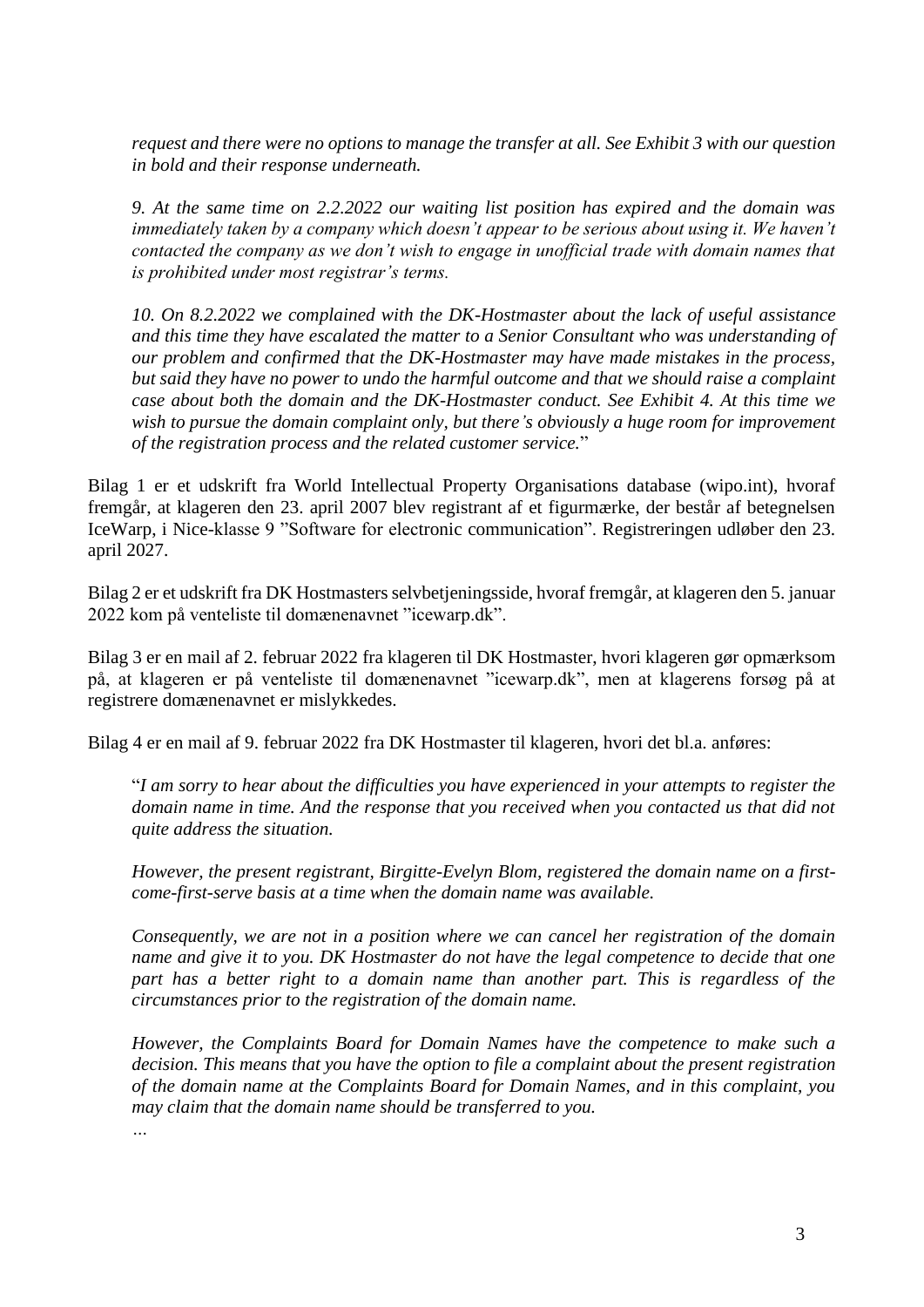*You may also complain about our decision not to transfer the domain name to you. Such complaint must also be filed with the Complaints Board for Domain Names (same contact information as above). The deadline for a complaint of this nature is 4 weeks from today.*"

I svarskriftet er anført bl.a. følgende:

"*Domænet er købt i god tro, da det stod som værende ledigt. Det bliver allerede brugt af vores studentermedhjælpere, som øver sig i WordPress og tekstforfatning.*"

Klageren har i replikken anført bl.a.:

"*1. Defendant argues that the site www.icewarp.dk is used for educational purposes. This claim is in our opinion entirely fictious, as the domain name was only being redirected before the case, and only after the defendant has learned of the ongoing complaint, they have created a bogus website with meaningless content (ref. Figure A) using the WordPress default theme (ref. Figure B):*



Studenterarbejds blog

Drevet af WordPress

*Figure A - Defendant's website as of March 11, 2022*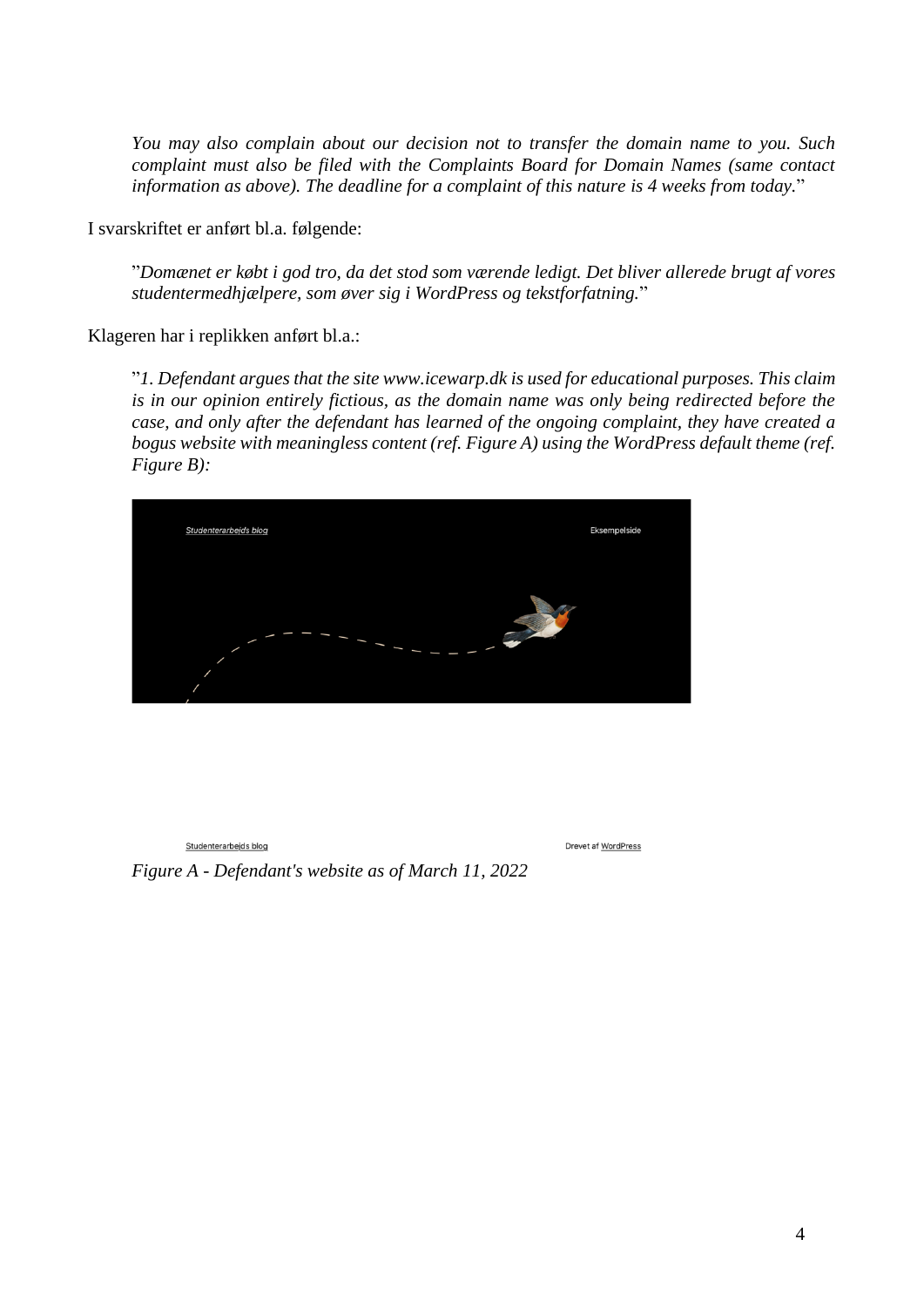

*Figure B - WordPress.org theme "Twenty Twenty-Two"*

*2. We leave to the consideration of the Complaints Board for Domain Names whether the asserted Defendant's interest to educate their students shall be excercised by way of a domain name which is protected by an internationaly recognized trademark, while technical means allow to host such test sites at no cost and without infringement of other's rights, either as subdomains (user.example.edu) or subordinated sites (example.edu/user).* 

*3. We'd also like to highlight the fact that the Defendant has piggybacked on the expiring waiting list position, which doesn't seem to align with the asserted educational purposes and values.*"

Ved opslag den 22. februar 2022 og den 10. april 2022 på domænenavnet "icewarp.dk" har sekretariatet konstateret, at domænenavnet fremstod uden noget indhold.

Sekretariatet har ved opslag i DK Hostmasters WHOIS-database konstateret, at indklagede er registrant af domænenavnet "icewarp.dk", der blev registreret den 3. februar 2022.

DK Hostmaster har ved mail af 7. april 2022 oplyst, at indklagede – udover at være registrant af domænenavnet "icewarp.dk" – er registrant af domænenavnene "bb-dressage.dk", "bodyfir.dk", "brugt-elscooter.dk", "brugt-el-scooter.dk", "brugt-kabinescooter.dk", "kvnordfyn.dk", "pegasuselscooter.dk", "pegasus-elscooter.dk", "pegasus-sportster.dk", "pmpost.dk" og "evelynart.dk".

Sekretariatet har ved opslag den 10. april 2022 på de nævnte domænenavne konstateret, at fire af domænenavnene fremstod uden noget indhold, at tre af domænenavnene indeholdt eller viderestillede til en hjemmeside om salg af elscootere, at tre af domænenavnene indeholdt blogs uden noget reelt indhold og at et af domænenavnene indeholdt en hjemmeside for en billedkunstner.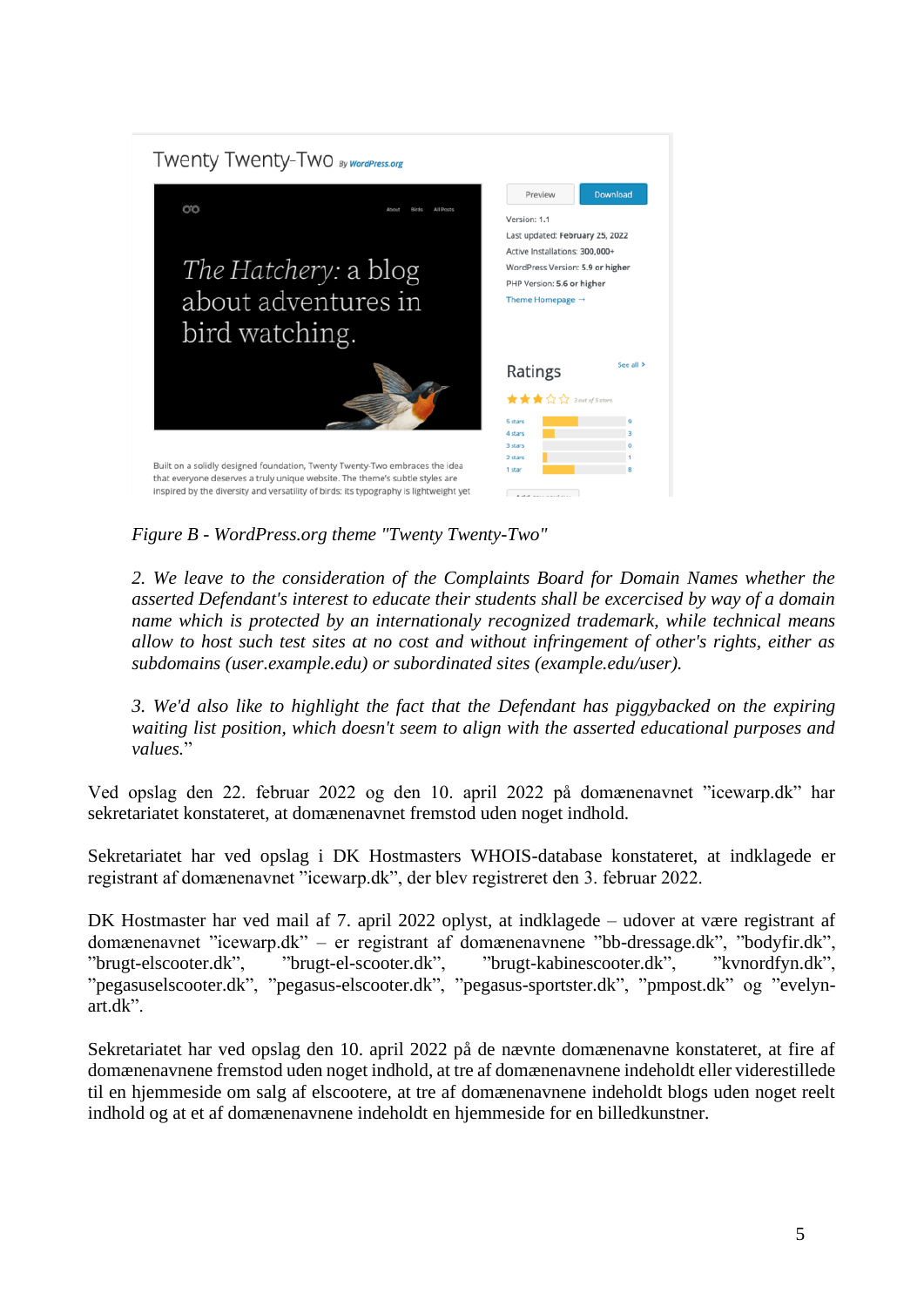DK Hostmaster har ved mail af 11. april 2022 oplyst, at klageren var registrant af domænenavnet "icewarp.dk" i perioden fra den 29. juni 2017 til den 4. januar 2022.

Sekretariatet har ved opslag den 10. april 2022 i Internet Archive Wayback Machine (www.archive.org), konstateret, at indholdet på domænenavnet "icewarp.dk" er lagret 63 gange i perioden fra den 17. maj 2006 til den 6. maj 2021. Det fremgår, at domænenavnet bl.a. den 6. maj 2021 fremstod således:



Ved sekretariatets søgning den 10. april 2022 på "icewarp" i Google blev antallet af søgeresultater oplyst til at være ca. 3.660, når søgningen blev afgrænset til sider på dansk. De første 50 søgeresultater vedrørte alle klageren.

### **Parternes anbringender kan sammenfattes således:**

Klageren har gjort gældende,

- at klageren, som er indehaver af varemærkerettighederne til et figurmærke, der består af betegnelsen IceWarp, og som har været registrant af domænenavnet "icewarp.dk" i en længere årrække, ved en administrativ fejl mistede registreringen af domænenavnet "icewarp.dk",
- at klageren fortsat har stort behov for domænenavnet "icewarp.dk",
- at klageren på grund af DK Hostmasters fejl, herunder i forbindelse med klagerens placering på venteliste, har været forhindret i at registrerer domænenavnet "icewarp.dk" på ny,
- at indklagede med det samme, da klagerens position på ventelisten udløb, registrerede domænenavnet "icewarp.dk", hvilket indikerer, at indklagede ikke har noget legitimt formål med registreringen af domænenavnet,
- at det indhold, som indklagede i en periode, jf. replikken, havde på domænenavnet "icewarp.dk", understøtter klagerens synspunkt om, at indklagede ikke har noget legitimt formål med registreringen af domænenavnet, idet der er tale om meningsløst indhold,
- at indklagedes eventuelle studentermedhjælper vil kunne anvende andre domænenavne til øve sig i WordPress mv., og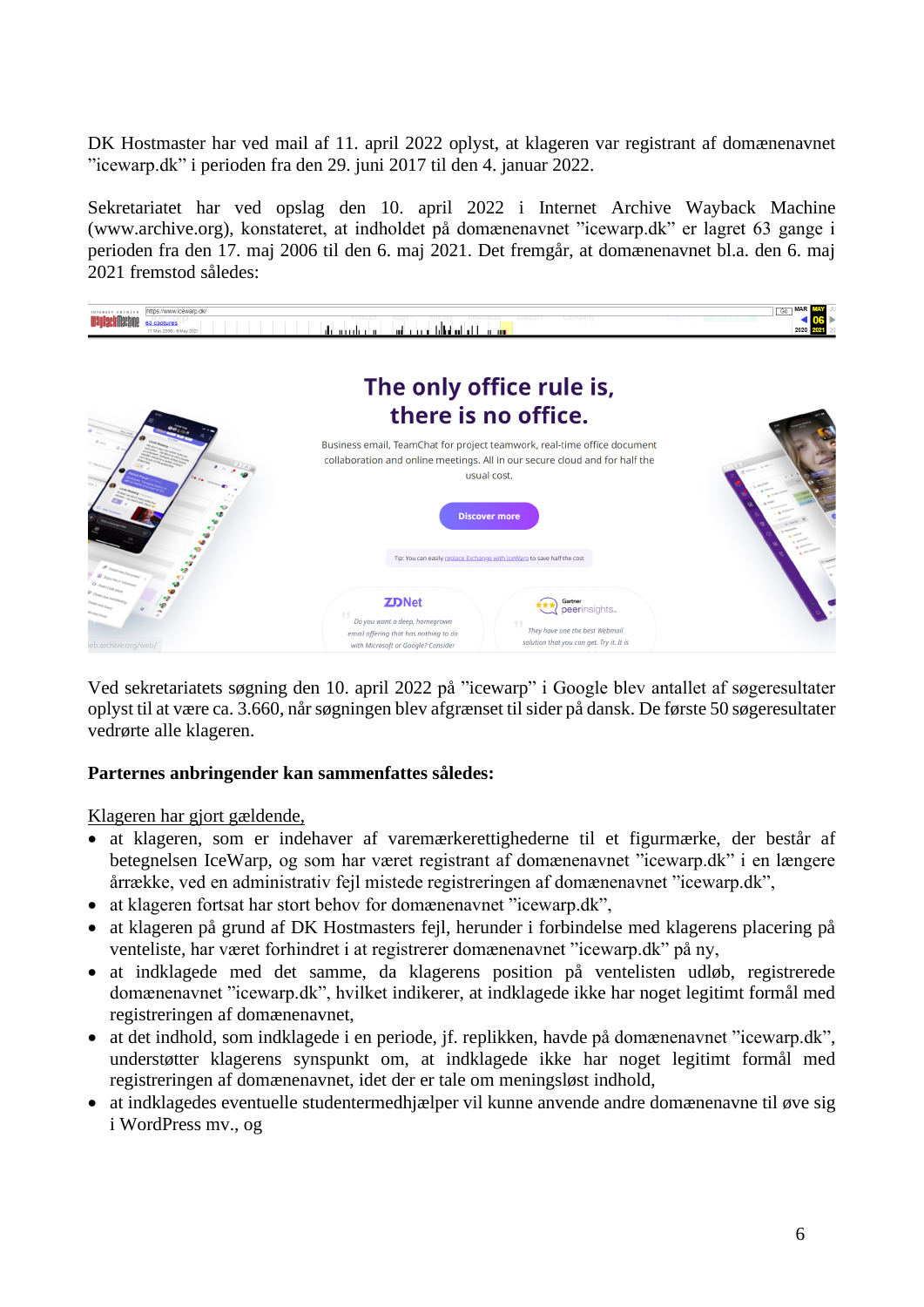• at klageren på den anførte baggrund må anses for at have en væsentlige større interesse i domænenavnet "icewarp.dk" end indklagede.

Indklagede har gjort gældende,

- at indklagede har erhvervet domænenavnet "icewarp.dk" i god tro, og
- at indklagedes studentermedhjælper anvender domænenavnet "icewarp.dk" til at øve sig i WordPress og tekstforfatning.

## **Nævnets bemærkninger:**

Som sagen er oplyst over for klagenævnet, er spørgsmålet, om indklagede som registrant af domænenavnet "icewarp.dk" har tilsidesat domænelovens § 25, stk. 1, om god domænenavnsskik. Denne bestemmelse har følgende ordlyd:

"*§ 25. Registranter må ikke registrere og anvende domænenavne i strid med god domænenavnsskik.*"

I forarbejderne til domænelovens § 25, stk. 1, jf. lovforslag L 66 af 13. november 2013 (Folketingstidende 2013-14, Tillæg A, s. 30-31), er det forudsat blandt andet, at kravet om overholdelse af god domænenavnsskik gælder både registrering, ibrugtagning, markedsføring, overdragelse, anvendelse og opgivelse af domænenavne, og at det således ikke er tilsigtet at lægge nogen begrænsning i, hvilke hændelser omkring registrering og brug af domænenavne der kan være underlagt pligt til at følge god domænenavnsskik. De forhold, der indgår i vurderingen af god domænenavnsskik, kan som hidtil ikke alene angå registreringsøjeblikket, men også ethvert senere tidspunkt. Det er endvidere forudsat i forarbejderne, at der fortsat i den praktiske udmøntning af kravet om god domænenavnsskik vil kunne indgå en række modstående hensyn, som må afvejes over for hinanden. I forarbejderne er blandt andet anført følgende om disse hensyn:

"*Loven angiver ikke en prioritering af hvilke hensyn, der vejer tungest, men overlader dette skøn til klagenævnet og domstolene. Der er ikke på forhånd foretaget en interesseafvejning mellem private registranter, kommercielle eller samfundsmæssige formål.*

*I lighed med klagenævnets praksis i dag kan klagenævnet og domstolene i vurderingen af god domænenavnsskik overveje og balancere forskellige hensyn, herunder blandt andet den samfundsmæssige værdi i anvendelsen, hensynet til muligheden for at komme til orde, sammenhængen mellem domænenavnet og den faktiske anvendelse, domænenavnets anvendelse i praksis eller påtænkte anvendelse (teknisk, aktivt eller passivt), værdien af domænenavnet for henholdsvis registranten og tredjeparten, forudgående og efterfølgende forhold, der er relevante for vurderingen, om det er anstødeligt, om det er i strid med anden lovgivning m.v.*

*Hertil kommer, at hensynet til de tidsmæssige aspekter af sagen ligeledes kan være relevante at inddrage i vurderingen af god domænenavnsskik. Et tidsmæssigt aspekt kunne eksempelvis være forholdet mellem tidspunktet for registreringen af domænenavnet og tidspunktet for etableringen af en tredjeparts rettighed. Et andet tidsmæssigt aspekt kunne være, om en tredjepart har haft mulighed for at registrere det omtvistede domænenavn på et tidligere tidspunkt, eller om tredjeparten burde have kendskab til eksistensen af registreringen af domænenavnet forinden etableringen af en rettighed.*"